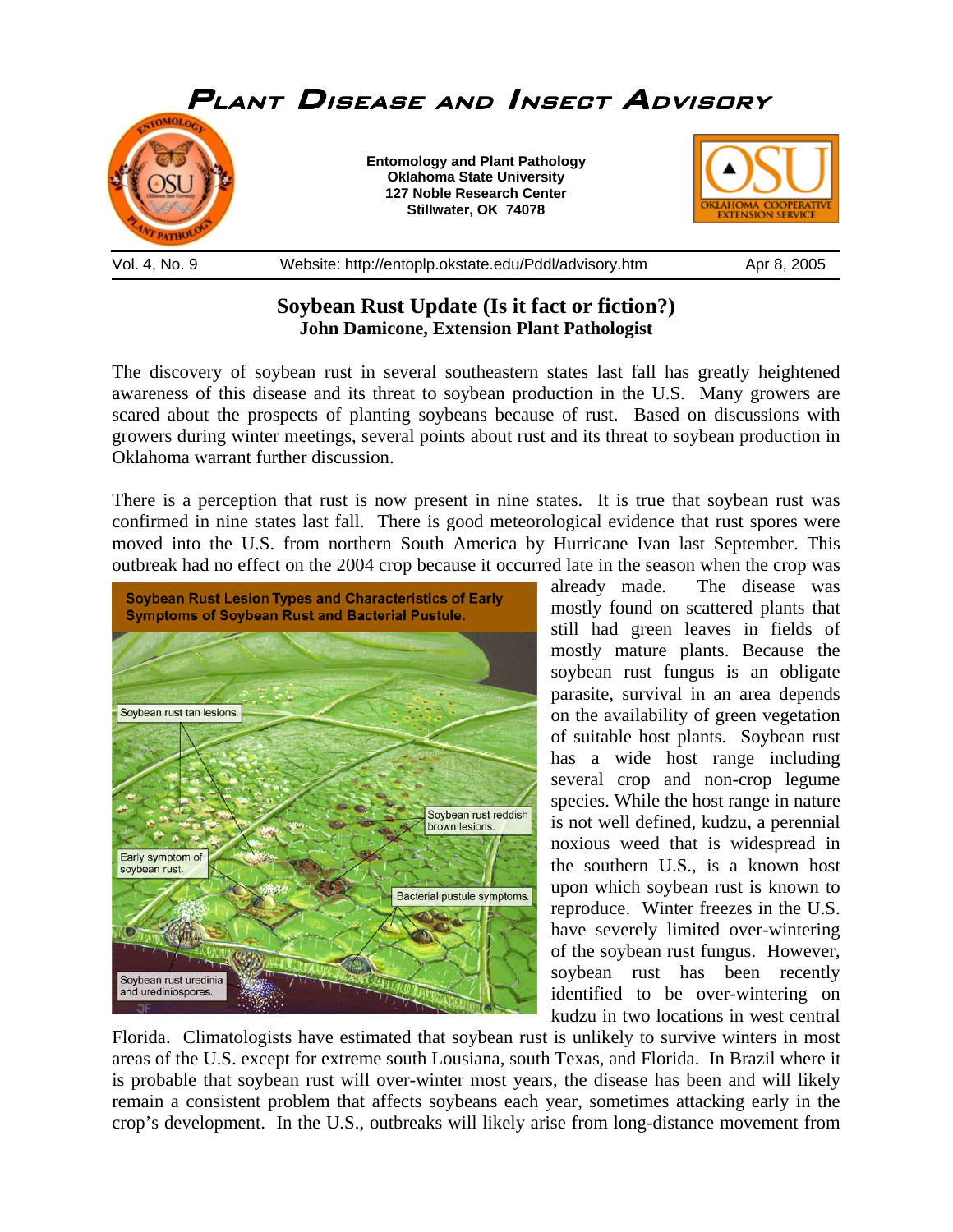south to north each year, thus being a more sporadic problem. Areas where rust occurs late in the season will likely escape damage despite the presence of the disease.



Weather conditions in a region further complicate the rust situation. Climatologists predict that Oklahoma is a fringe area for rust-favorable weather. Projections are that extended periods suitable for rust development will occur once every two to three years. Therefore I expect that rust will be an occasional problem in the state. Predicting where and when comes down to the good old disease triangle. For rust to develop, we will need the crop, the presence of the fungus, and favorable weather for disease development.

Monitoring the risk for introduction of soybean rust into Oklahoma will be done in two ways. Firstly, North Carolina State University has an excellent system for forecasting the long range spread of plant diseases and have developed very useful web-based programs for tobacco blue mold and cucurbit downy mildew. They

have adapted this system for soybean rust and are already making forecasts on the movement of spores from the infected kudzu in Florida (http://www.ces.ncsu.edu/depts/pp/soybeanrust/). For each confirmed source of soybean rust in a region, forecasts of long-range spore transport are made using maps that project trajectories along which spores are likely to travel. Included are risk estimates that incorporate weather effects on spore survival, likelihood for deposition (washout), and favorability of weather along the trajectory pathway for infection. We will be regularly monitoring this program during the growing season. Secondly, there is a concerted national effort to establish sentinel plots of soybeans for monitoring the presence of rust. Sentinel plots will be established in five location in Oklahoma and frequently monitored for the presence of rust. Alerts from the forecast program and any positive detections will be immediately made.

Numerous fungicides are available for control of soybean rust, either through federal registrations (Sec. 3) or emergency exemption (Sec. 18). Oklahoma and other soybean producing states have received approval, pending identification of soybean rust in the state, several fungicides for rust through an emergency exemption. Table 1 lists the fungicides that will be cleared for use on soybean rust.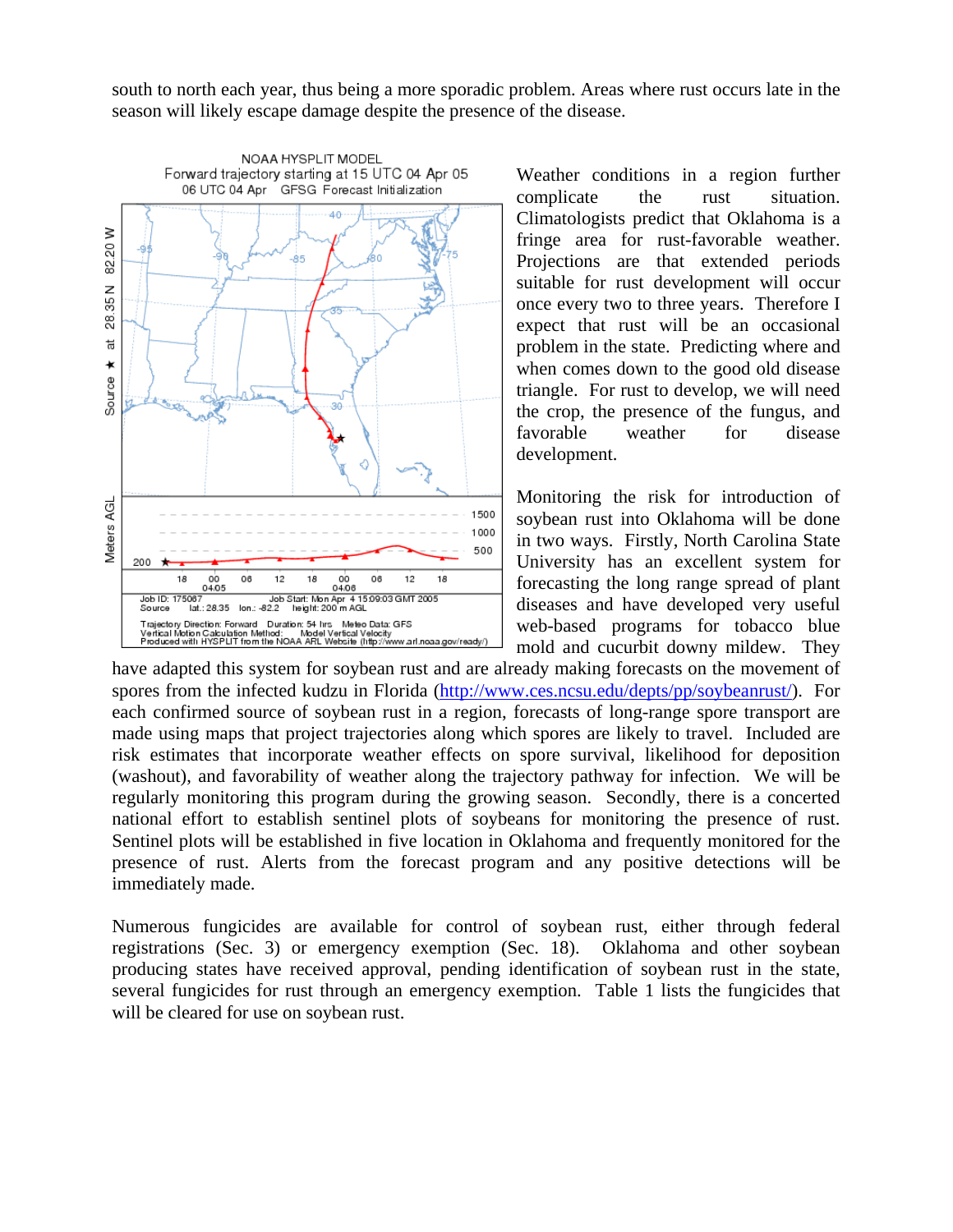|                    |                     |                        |                     | <b>Registration</b> |
|--------------------|---------------------|------------------------|---------------------|---------------------|
| <b>Common name</b> | <b>Trade name</b>   | <b>Fungicide group</b> | Rate                | status              |
| azoxystrobin       | <b>Quadris</b>      | strobilurin (11)       | $6.2 - 15.4$ fl oz  | Sec. $3$            |
| pyraclostrobin     | Headline            | strobilurin $(11)$     | $6.0 - 12.0$ fl oz  | Sec. $3$            |
| chlorothalonil     | Bravo, Equus        | chloronitrile (M)      | $1.5 - 2.0$ pt      | Sec. $3$            |
| myclobutanil       | Laredo EC           | $DMI - triazole(3)$    | $4.0 - 8.0$ fl oz   | Sec. 18             |
| tebuconazole       | Folicur             | $DMI - triazole(3)$    | $3.0 - 4.0$ fl oz   | Sec. 18             |
| tetraconazole      | Domark 230ME        | $DMI - triazole(3)$    | $4.0 - 6.0$ fl oz   | Sec. 18             |
| propiconazole      | Tilt, Propimax      | $DMI - triazole(3)$    | $4.0 - 8.0$ fl oz   | Sec. 18             |
| propiconazole $+$  | Stratego            | $DMI - triazole (3) +$ | $5.5 - 10$ fl oz    | Sec. 18             |
| trifloxystrobin    |                     | strobilurin $(11)$     |                     |                     |
| propiconazole +    | Quilt               | $DMI - triazole (3) +$ | $14 - 20$ fl oz     | Sec. 18             |
| azoxystrobin       |                     | strobilurin $(11)$     |                     |                     |
| pyraclostrobin +   | <b>Headline SBR</b> | strobilurin $(11) +$   | $7.8 \text{ fl oz}$ | Sec. 18             |
| tebuconazole       |                     | $DMI - triazole(3)$    |                     |                     |

**Table 1.** Fungicides available for control of soybean rust

The maximum number of applications per season will be two for any one of the products, or any product and a combination product with the same active ingredient. There may be an amendment that allows for three total applications, but no more than two of the same product or active ingredient. Since soybean rust has not occurred in the US during a soybean cropping season, there is no local data on fungicide efficacy and application timing. USDA/ARS has conducted efficacy trials in South America and Brazil, and industry has conducted efficacy trials in South America. A summary of these trials is posted on my web site (http://entoplp.okstate.edu/profiles/damicone.html) under the "peanut and soybean" disease link. There are also price estimates for some of the products that were obtained from local dealers and a description of the soybean growth stages in this handout. Application timing in soybeans is almost always reported by growth stage and it is important to be able to recognize these stages.

In the reported efficacy trials, applications were made during the reproductive (R) growth stages. The first application was generally made at R1, although single applications were made in some trials at R3 or R5. In the USDA trials, up to three applications were made on 21 day intervals. Results show differences in the degree of control among fungicides. However, yield responses to the fungicides appear quite similar. Generally the triazole fungicides Folicur, Domark, and Laredo provided the best disease control and the protectant fungicide Bravo was least effective. Yield responses in the better trials ranged from 10 to 15 bu/A.

I have not developed specific recommendations for fungicide use in Oklahoma. I would consider a fungicide program if 1) yield potential is good and, 2) rust threatens (is found in the field or is reported nearby). I would probably favor a triazole fungicide because they tend to be cheaper and more effective than the strobilurins. Except for Stratego, the premix products also tend to be more expensive. There will be trials conducted at the Eastern Research Station in Haskell that evaluate yield response to fungicides in soybeans. Previous work in Oklahoma has shown that it in the absence of soybean rust, yield response to foliar fungicide is unlikely.

There is a perception that specialized spray equipment will be required to effectively apply fungicides for soybean rust. In row and vegetable crops where fungicides are routinely used, I know of no data that supports this idea. In fact, most studies that have compared various sprayer types and/or nozzles have shown little of any differences in resulting disease control. My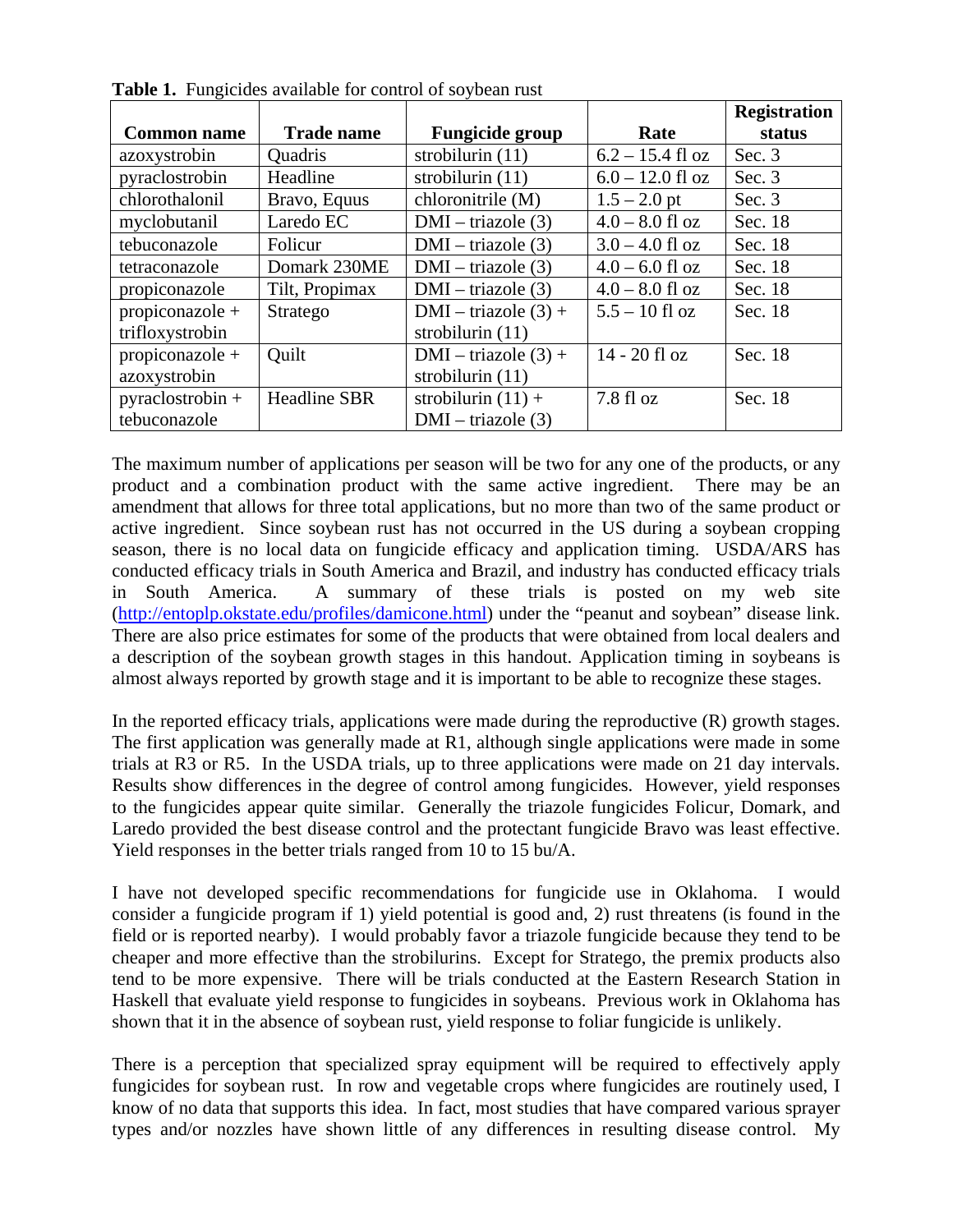recommendation would be to focus on application timing and spray volume. Ground applications should be broadcast with flat-fan nozzles in a minimum of 15 gal/A, and aerial applications should be made in a minimum of 5 gal/A. Many of the fungicides will permit chemigation application. However, I would avoid this method of application. In peanuts, chemigation is effective for control of soilborne diseases. However, foliar disease control with chemigation has been marginal at best. Apparently residues remaining on the leaves from this high volume method of application are not sufficient to provide good disease control. Chemigation applications of triazoles in particular have been ineffective in controlling foliar diseases on peanuts.

In much of the information available on soybean rust, fungicides have been classified as protectant or curative. Generally all fungicides work best if they are applied before infection and all fungicides have protectant activity. The term curative is misleading because plants that are diseased cannot be cured. In fungicide science, the term "curative" generally refers to the ability of a fungicide, usually one with systemic properties, to eradicate infections at their very early stage, before symptoms appear. There is a lag period (about 9-10 days for soybean rust) between the times when the fungus enters the plant and symptoms appear. This is referred to as the incubation period. Fungicides with curative activity can stop infections from developing at some point during this lag period. Both the triazole and strobilurin fungicides are systemic, but the degree of systemic movement is greater for the triazoles than the strobilurins. Apparently, the triazoles have better curative activity on soybean rust. Their use would be advised where rust is already present in the field.

Finally, there is a perception that rust increases so quickly that a field can be killed in about 10 days. This perception is probably not accurate. Rust spores deposited in a field from a distant source will be at a relatively low concentration. Probably 2-3 disease cycles (generations) will need to develop before severe defoliation results. In the case of soybean rust, symptoms of the disease are easily overlooked when they develop in the lower canopy. Observations of the rapid killing of fields probably are likely the result of overlooking the early generations of rust present in the field. Early rust symptoms are not as obvious as for other rust diseases such as leaf rust of wheat. The pustules are quite cryptic and generally occur on the lower sides of leaves. Furthermore, a 20X hand lens is needed to visualize the pustules. The PowerPoint presentation on my web site (http://entoplp.okstate.edu/profiles/damicone.html) details symptom development, rust identification, and scouting guidelines.

## **Cabrio Registered on Spinach and Greens John Damicone, Extension Plant Pathologist**

 $\overline{a}$ 

Cabrio is the vegetable formulation of pyraclostrobin that is also marketed as Headline on other crops. Cabrio is a strobilurin fungicide with the same mode of action as azoxystrobin (Abound, Quadris). Cabrio recently received a supplemental label for spinach and leafy brassica greens (turnip and mustard greens, collards, and kale). In OSU trials, Cabrio provides superior control of white rust on spinach. The rate on spinach is 8 to 12 oz/A and the label permits two consecutive applications before alternating to a fungicide with a different mode of action. In contrast, the label for Quadris specifies a 1 to 1 alternation with a fungicide having a different mode of action. On Brassica greens, Cabrio is highly effective on Cercospora leaf spot, the major foliar disease on these crops in Oklahoma. In following the resistance management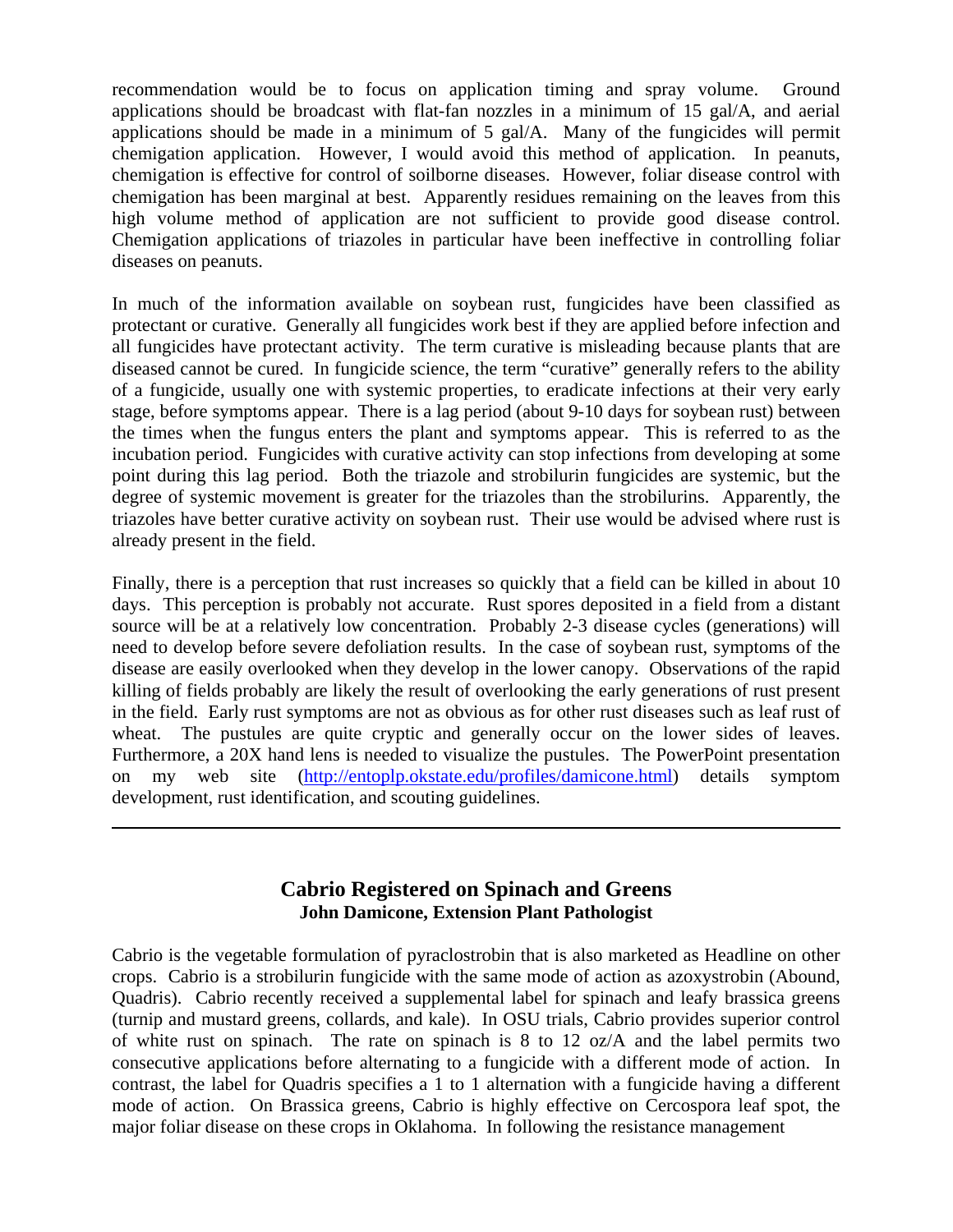

 $\overline{a}$ 

guidelines, a problem on these crops is a lack of registered alternatives with a non-strobilurin mode of action. On spinach, Aliette and Ridomil Copper are available for white rust control. On Brasicca greens, there are no effective alternatives for Cercospora leaf spot. Fortunately, Brassica greens generally receive only one application per crop. The use of Quadris and Cabrio in the same spray program would not satisfy resistance management guideline and would consist of an off-label use. Results from OSU trials on white rust and Cercospora leaf spot control on these crops are available in OSU Vegetable Trial Reports that are published yearly. Current and past issues are on-line in Horticulture and can be accessed from my web page (http://entoplp.okstate.edu/profiles/damicone.html) by clicking on "vegetable crop diseases".

## **Wheat Disease Update Bob Hunger, Extension Plant Pathologist**

I made the following observations on a trip this past week (April 5-7) to central and southwestern Oklahoma.

- Stripe rust is still present, but fields in southern and central Oklahoma are starting to appear more necrotic rather than being covered with actively sporulating pustules. However, there are exceptions to this, with wheat in some fields still producing lots of stripe rust spores. The best examples of this was a field of Tomahawk near Altus (Figure 1) and fields of 2174 (Figure 2) and OK 102 near Apache. As you can see in Figure 2, there are plenty of spores still being produced.
- In the variety trial near Apache, the wheat ranged from late GS 8 to 9 to not quite GS 10 (boot stage). In this trial and in fields around Apache, there was stripe rust, powdery mildew, stripe rust and leaf rust, and I know that fields have been sprayed for both.
- Leaf rust is starting to appear more frequently on the mid and upper canopy leaves. This seemed to be especially true on the variety Jagalene.
- Rick Kochenower (Area Research & Extension Specialist Panhandle) reported on April 1 that he has seen high levels of rust in variety trials and fields in the panhandle. This is not typical for the panhandle, but this year there has been the proper combination of environment, pathogen and host to facilitate rust infection and disease development.
- There are lots of "barley yellow dwarf virus (BYDV) spots" in many fields from Stillwater to southwestern Oklahoma.
- As Roger Gribble reported last week, the variety trial at Kingfisher is relatively clean as is the wheat from I-35 at Guthrie west to Watonga. I did find some greenbugs and bird cherryoat aphids low in the plants (but very few spots of BYDV) and a few sporulating stripe rust